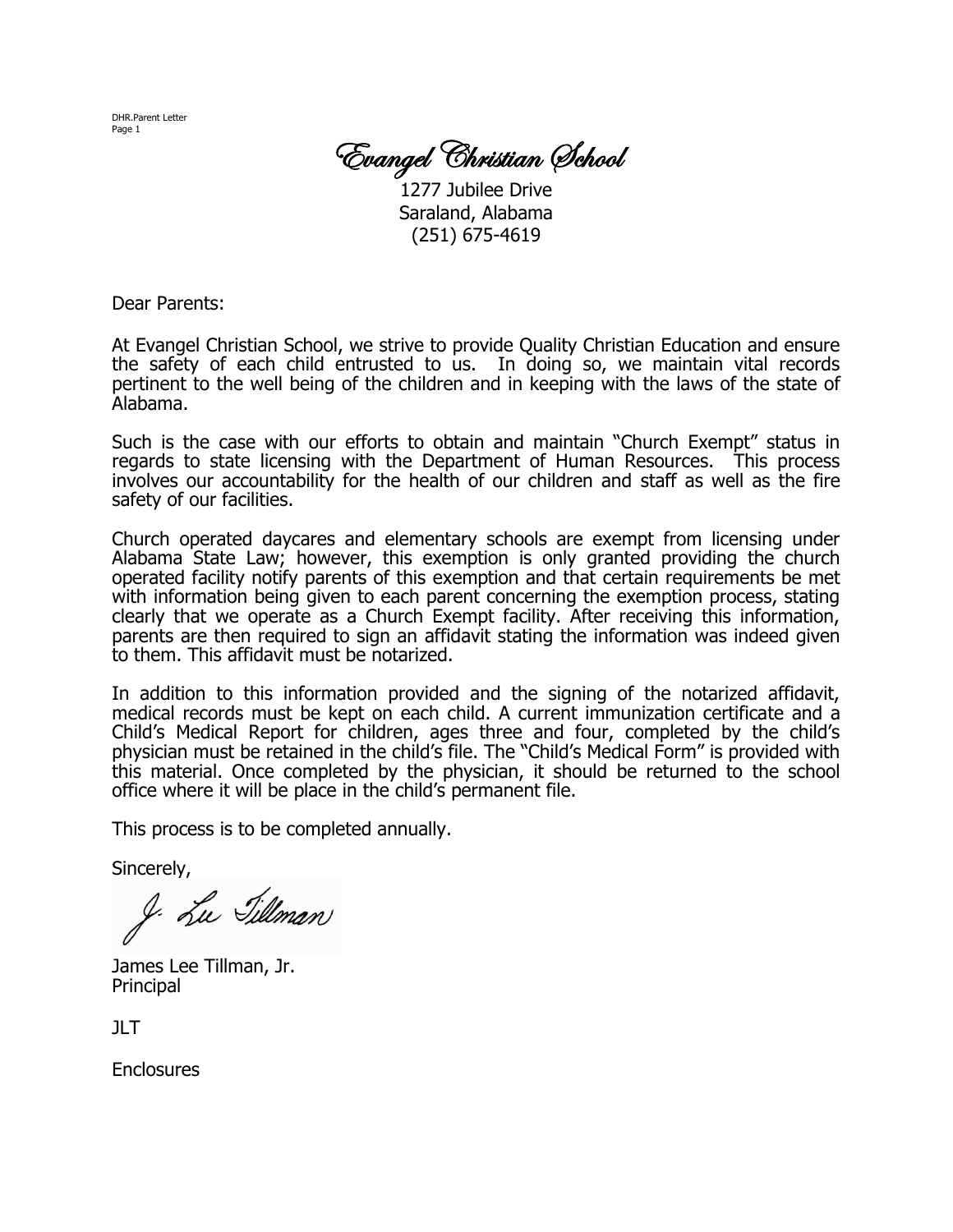## Church Exempt Status Department of Human Resources

The following information is provided for every parent of a child enrolling at Evangel Christian School. As a church operated, religious, non-profit organization, Evangel Christian is exempt from State licensing as a childcare facility; however, the following information is provided for you that we might maintain our "Church Exempt" status. This information is to be read in its entirety and a notarized affidavit must be signed indicating you are aware of our church exempt status.

- 1.) Staff Qualifications: The staff of Evangel Christian School provides quality teaching as each teacher has been trained in the use of the A Beka curriculum through schooling and and/or varying educational degrees. Continued use of educational seminars keeps us abreast of new teaching techniques and styles in relation to the curriculum we employ.
- 2.) Pupil-Staff Ratios: Evangel operates within the suggested guidelines as pertaining to state required pupil-staff ratios.

State Required Pupil-Student Ratios

| 3 years up to 4 years  | one teacher per 12 children |
|------------------------|-----------------------------|
| 4 years up to 5 years  | one teacher per 20 students |
| 6 years up to 12 years | one teacher per 22 children |

- 3.) Disciplinary Procedures: The teachers and staff of Evangel strive to maintain developmentally appropriate limits and rules understandable to the children. Upon first offenses, a kind, firm voice is used as children are talked with discreetly. If a particular problem continues, certain privileges, not associated with food, naps, or bathroom procedures, may be taken away. After these measures are taken, should the problem continue, or should a situation be considered severe in nature, contact is made with the parents. Working together, both teacher/staff member and parents help solve most problems at hand. Any unsolved problems continuing beyond this point are directed to the principal and a parent conference is arranged.
- 4.) Curriculum: Evangel is pleased to use the A Beka curriculum. A full Scope and Sequence detailing all subject areas taught is available as well as encouragement given for parents to view student text books. Students are challenged academically with the progression of each year.
- 5.) Religious Teaching: As a Christian school, basic Bible doctrine, along with Biblical accounts and memory verses are presented each day. Bible stories include, but not inclusively are: Creation, Noah and the Ark, the Patriarchs, the Life of Christ, etc. Prayer is also a part of each day.
- 6.) Food Services: Students may purchase lunch from the school cafeteria or bring lunch from home.